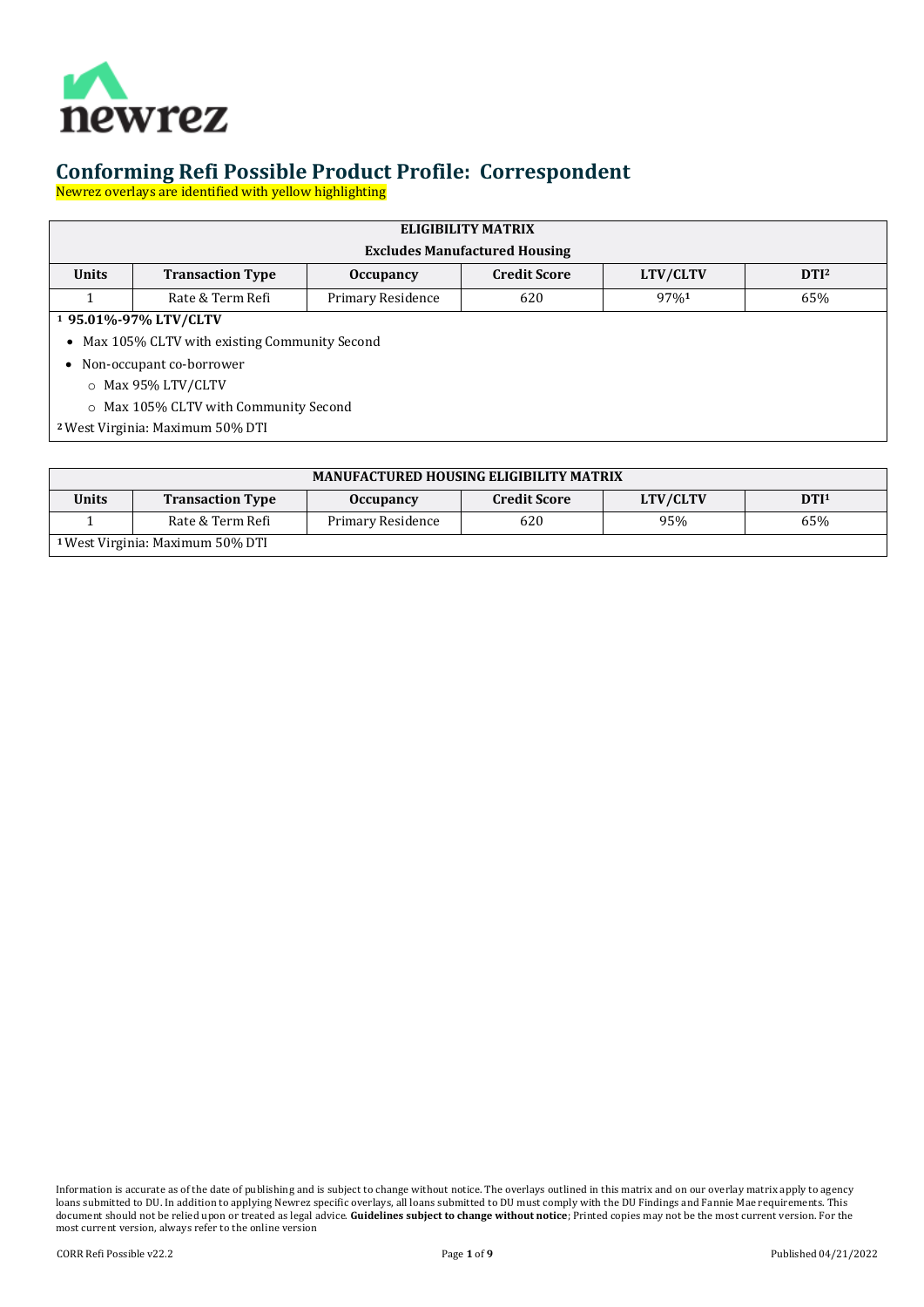

Newrez overlays are identified with yellow highlighting

- 1. [Loan Terms](#page-2-0)<br>2. Product Cod
- 2. [Product Codes](#page-2-1)<br>3. Existing loan el
- [Existing loan eligibility](#page-2-2)
- 4. [Borrower Benefit](#page-2-3)
- 5. [Change in Borrowers](#page-2-4)
- 6. [Special Feature Codes](#page-2-5)<br>7. Temporary Buydown
- 7. [Temporary Buydown](#page-2-6)
- 8. QM Rebuttable Presumption/HPML<br>9. Net Tangible Benefit
- 9. [Net Tangible Benefit](#page-2-8)
- 10. [Loan Limits](#page-3-0)
- 11. [Eligible AUS Decision](#page-3-1)
- 12. [Ineligible AUS Decisions](#page-3-2)
- 13. [Manual Underwrite](#page-3-3)
- 14. [Qualifying Rate](#page-3-4)
- 15. [Types of Financing](#page-3-5)
- 16. [Texas Owner-Occupied Properties](#page-3-6)
- 17. [Properties Listed for Sale](#page-4-0)
- 18. [Eligible Subordinate Financing](#page-4-1)
- 19. [Ineligible Subordinate Financing](#page-4-2)
- 20. [Occupancy](#page-4-3)
- 21. [Eligible Property Types](#page-4-4)
- 22. [Ineligible Property Types](#page-4-5)
- 23. [Ineligible States](#page-4-6)
- 24. [Eligible Borrowers](#page-4-7)
- 25. [Non-Occupant Co-Borrower](#page-5-0)
- 26. [Housing Payment History](#page-5-1)
- 27. [Income Requirements and Limits](#page-5-2)
- 28. [IRS Form 4506-C](#page-5-3)
- 29. [Assets](#page-6-0)
- 30. [Number of Financed Properties](#page-6-1)
- 31. [Appraisals](#page-6-2)
- 32. [Escrow Waiver](#page-6-3)
- 33. [Power of Attorney](#page-6-4)
- 34. [Principal Curtailment](#page-6-5)
- 35. [MI Eligible Providers](#page-6-6)
- 36. [MI Eligible Programs](#page-6-7)
- 37. [MI Ineligible Programs](#page-6-8)
- 38. [MI Coverage](#page-6-9)
- 39. [Ineligible Programs](#page-7-0)
- 40. [Version History](#page-7-1)

Information is accurate as of the date of publishing and is subject to change without notice. The overlays outlined in this matrix and on our overlay matrix apply to agency loans submitted to DU. In addition to applying Newrez specific overlays, all loans submitted to DU must comply with the DU Findings and Fannie Mae requirements. This document should not be relied upon or treated as legal advice. **Guidelines subject to change without notice**; Printed copies may not be the most current version. For the most current version, always refer to the online version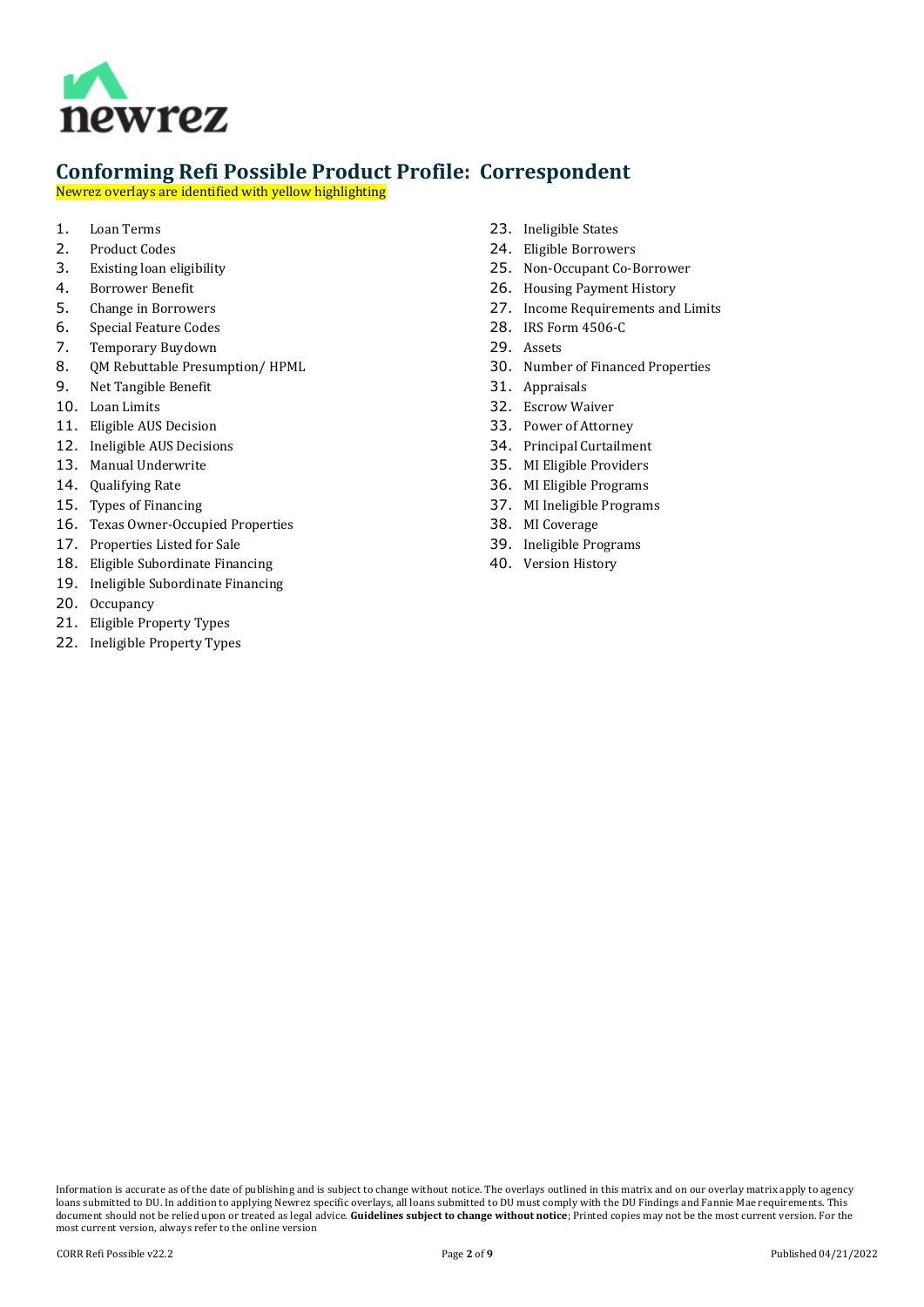

Newrez overlays are identified with yellow highlighting

<span id="page-2-8"></span><span id="page-2-7"></span><span id="page-2-6"></span><span id="page-2-5"></span><span id="page-2-4"></span><span id="page-2-3"></span><span id="page-2-2"></span><span id="page-2-1"></span><span id="page-2-0"></span>

|    | 1. Loan Terms        | Fixed Rate: 10- to 30-year terms in annual increments                                                                |
|----|----------------------|----------------------------------------------------------------------------------------------------------------------|
|    | 2. Product Codes     | Refi Possible 10 Year Fixed<br>2349                                                                                  |
|    |                      | Refi Possible 15 Year Fixed<br>2350                                                                                  |
|    |                      | Refi Possible 20 Year Fixed<br>2351                                                                                  |
|    |                      | Refi Possible 30 Year Fixed<br>2353                                                                                  |
|    | 3. Existing loan     | The existing loan must                                                                                               |
|    | eligibility          | • Be a conventional mortgage loan owned by Freddie Mac                                                               |
|    |                      | • Be seasoned at least 12 months (from the original Note date to new loan Note date)                                 |
|    |                      | • Not be subject to recourse, repurchase agreement, indemnification, outstanding repurchase demand, or               |
|    |                      | credit enhancement (unless the new loan is also subject to the credit enhancement, or it is no longer                |
|    |                      | required)                                                                                                            |
|    |                      | • Not be an existing Freddie Mac Relief Refinance Mortgage, Freddie Mac Enhanced Relief Refinance                    |
|    |                      | Mortgage or Refi Possible Mortgage                                                                                   |
|    |                      | • The Freddie Mac Loan Lookup tool may be used to determine if Freddie Mac owns the loan.                            |
|    |                      | • Refi Possible may only be used one time                                                                            |
|    |                      | • Refi Possible may not be combined with Home Possible                                                               |
|    | 4. Borrower Benefit  | The refinanced loan must provide the following benefits to the borrower:                                             |
|    |                      | • A reduction in interest rate of at least 50 basis points, and                                                      |
|    |                      | • A reduction in the monthly payment that includes P&I, and the mortgage insurance (if applicable) is                |
|    |                      | required.                                                                                                            |
|    | 5. Change in         | • The refinanced loan must have identical borrowers on the new loan as the existing loan.                            |
|    | <b>Borrowers</b>     | • New borrowers cannot be added or removed.                                                                          |
|    |                      | • One or more borrowers may only be removed if:                                                                      |
|    |                      | $\circ$ The remaining borrower(s) meet the payment history requirements and provides evidence that they              |
|    |                      | have made at least the last 12 months of payments from their own funds, or                                           |
|    |                      | o Due to the death of a borrower (evidence of the deceased borrower's death must be documented in the<br>loan file). |
|    |                      | • In all cases, at least one borrower from the mortgage being refinanced must be retained                            |
|    | 6. Special Feature   | Refi Possible: J05                                                                                                   |
|    | Codes                |                                                                                                                      |
|    | 7. Temporary         | Not permitted                                                                                                        |
|    | <b>Buydown</b>       |                                                                                                                      |
| 8. | <b>QM Rebuttable</b> | HPML: Primary residence transactions must maintain an escrow account for a minimum of 5 years.                       |
|    | Presumption/         |                                                                                                                      |
|    | <b>HPML</b>          |                                                                                                                      |
|    | 9. Net Tangible      | • Delegated Clients are responsible for determining when Net Tangible Benefit must be met                            |
|    | <b>Benefit</b>       | Non-Delegated Clients<br>$\bullet$                                                                                   |
|    |                      | o The Refi Possible NTB Worksheet must be completed for all transactions                                             |
|    |                      | o In addition, a state specific NTB Test must be completed on refinance transactions in the following                |
|    |                      | states:                                                                                                              |
|    |                      | • CO, MA, MD, ME, RI, SC, VA, and WV: Complete the state specific forms as required by the state                     |
|    |                      | Refer to Newrez Net Tangible Benefit (NTB) Worksheets<br>$\bullet$                                                   |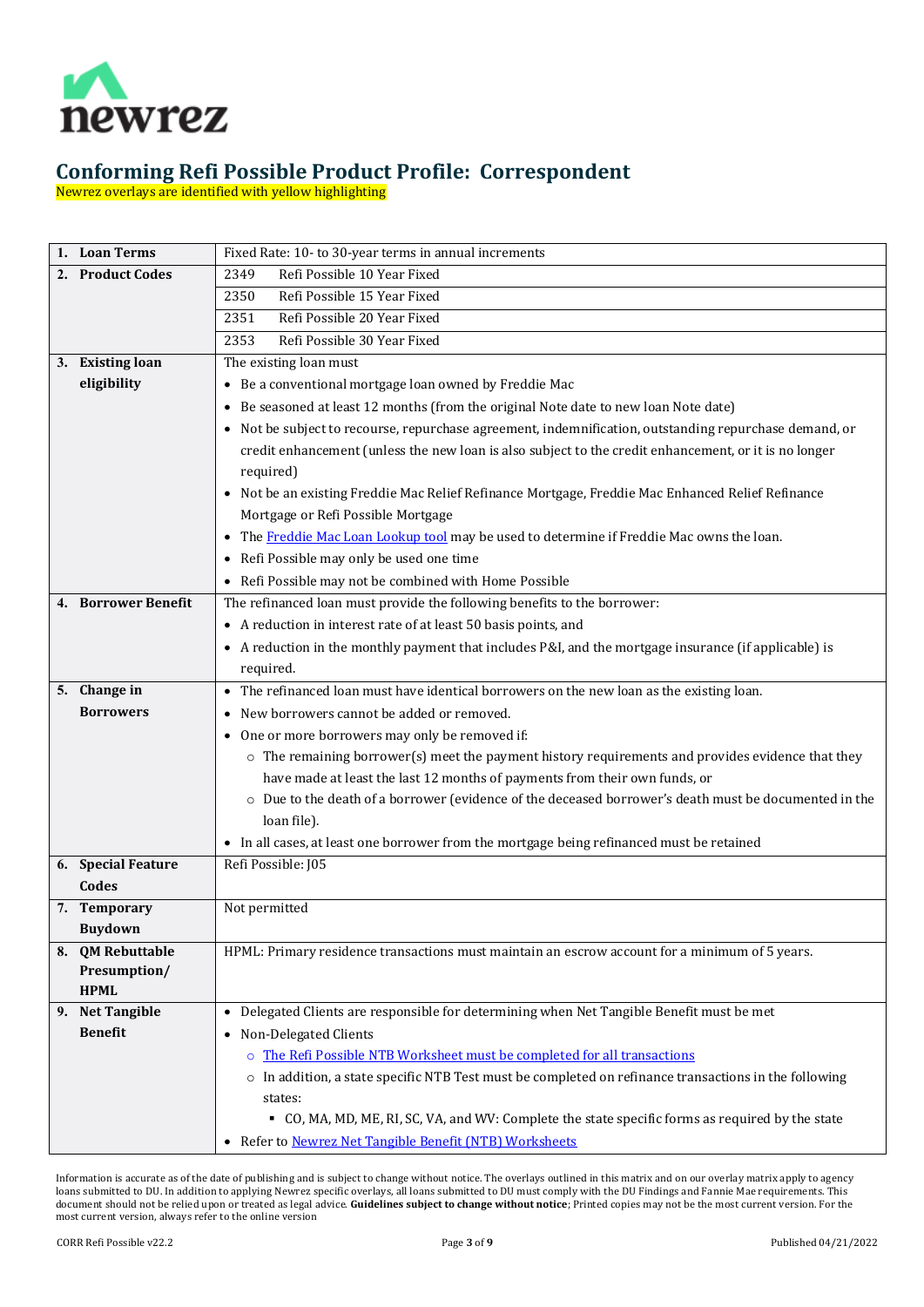

Newrez overlays are identified with yellow highlighting

<span id="page-3-6"></span><span id="page-3-5"></span><span id="page-3-4"></span><span id="page-3-3"></span><span id="page-3-2"></span><span id="page-3-1"></span><span id="page-3-0"></span>

| 10. Loan Limits        | • https://guide.freddiemac.com/app/guide/bulletin/2020-45                                                     |                               |                               |  |
|------------------------|---------------------------------------------------------------------------------------------------------------|-------------------------------|-------------------------------|--|
|                        | https://www.fhfa.gov/DataTools/Downloads/Pages/Conforming-Loan-Limits.aspx                                    |                               |                               |  |
|                        | • Super Conforming loan amounts not permitted                                                                 |                               |                               |  |
| 11. Eligible AUS       | LPA Accept and Findings indicating Refi Possible                                                              |                               |                               |  |
| <b>Decision</b>        |                                                                                                               |                               |                               |  |
| 12. Ineligible AUS     | <b>LPA</b> Caution                                                                                            |                               |                               |  |
| <b>Decisions</b>       |                                                                                                               |                               |                               |  |
| 13. Manual Underwrite  | Not permitted                                                                                                 |                               |                               |  |
| 14. Qualifying Rate    | Fixed Rate: Note rate                                                                                         |                               |                               |  |
| 15. Types of Financing | Rate & Term Refinance (Limited Cash-out Refi)                                                                 |                               |                               |  |
|                        | • Cash back to the borrower not to exceed \$250                                                               |                               |                               |  |
| 16. Texas Owner-       | • Owner occupied properties with a first mortgage or second lien subject to Texas Section 50(a)(6) not        |                               |                               |  |
| Occupied               | permitted in this product. Refer to the Texas 50(a)(6) Product Profile.                                       |                               |                               |  |
| <b>Properties</b>      | • A copy of the current mortgage or note is required to determine if the terms are subject to Texas Section   |                               |                               |  |
|                        | 50(a)(6) (also known as Home Equity Deed of Trust, Home Equity Installment Contract or Residential            |                               |                               |  |
|                        | Home Loan Deed of Trust) (Non-Delegated Clients only)                                                         |                               |                               |  |
|                        | • An existing Texas Section 50(a)(6) loan (either first or second mortgage) may be refinanced as a Texas      |                               |                               |  |
|                        | non-Home Equity Section $50(f)(2)$ loan secured by a lien against the homestead subject to the following:     |                               |                               |  |
|                        | O Max 80% LTV/CLTV                                                                                            |                               |                               |  |
|                        | $\circ$ 12-month seasoning for any Texas Section 50(a)(6) loan (first or second)                              |                               |                               |  |
|                        | o Cash back not permitted                                                                                     |                               |                               |  |
|                        | No additional funds may be included in the loan amount (except closing costs and prepaids)<br>$\circ$         |                               |                               |  |
|                        | o No new subordinate financing                                                                                |                               |                               |  |
|                        | o An Interior and Exterior Appraisal Report is required                                                       |                               |                               |  |
|                        | $\circ$ Lender must provide the Notice of Refinance of a Texas Home Equity Loan Pursuant to Subsection (f)(2) |                               |                               |  |
|                        | no later than the third business day after the loan application date and at least 12 days prior to closing    |                               |                               |  |
|                        |                                                                                                               | Texas 50 (f)(2) Determination |                               |  |
|                        | New loan amount pays off existing lien and                                                                    | Existing lien is non-         | Existing lien is $50(a)(6)$ , |  |
|                        |                                                                                                               | $50(a)(6)$ , the new lien is  | the new lien is               |  |
|                        | Provides even \$1 cash to borrower                                                                            | Texas 50 (a)(6)               | Texas 50 (a)(6)               |  |
|                        | Pays off/down existing 50(a)(6) lien with no                                                                  | Texas $50(a)(6)$              | Texas $50(f)(2)$              |  |
|                        | cash to borrower                                                                                              |                               |                               |  |
|                        | Pays off/down existing 50(a)(6) lien with cash                                                                | Texas $50(a)(6)$              | Texas 50 (a)(6)               |  |
|                        | to borrower                                                                                                   |                               |                               |  |
|                        | New lien is < existing UPB (no new funds)                                                                     | Non-Texas 50 $(a)(6)$         | Texas $50(f)(2)$              |  |
|                        | Funds, prepaids and/or closing costs                                                                          | Non-Texas $50(a)(6)$          | Texas $50(f)(2)$              |  |
|                        | Pays off/down purchase money second                                                                           | Non-Texas $50(a)(6)$          | Texas $50(f)(2)$              |  |
|                        | Pays off/down existing Secured Home                                                                           | Non-Texas 50 $(a)(6)$         | Texas $50(f)(2)$              |  |
|                        | Improvement loan (mechanic's lien)                                                                            |                               |                               |  |
|                        | Provides funds to satisfy a court-ordered                                                                     | Non-Texas $50(a)(6)$          | Texas 50 (a)(6)               |  |
|                        | divorce equity buyout (owelty lien)                                                                           |                               |                               |  |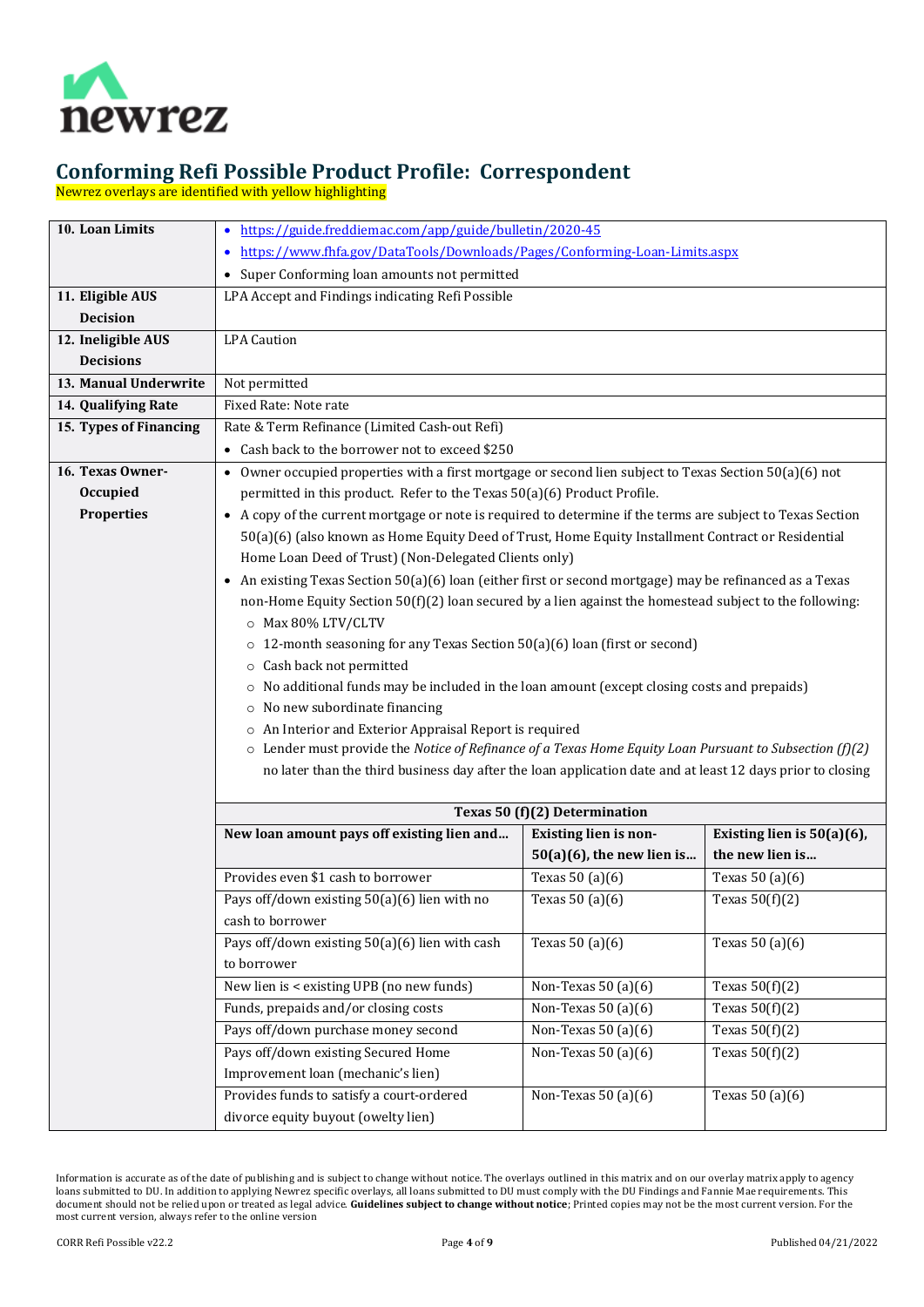

Newrez overlays are identified with yellow highlighting

<span id="page-4-7"></span><span id="page-4-6"></span><span id="page-4-5"></span><span id="page-4-4"></span><span id="page-4-3"></span><span id="page-4-2"></span><span id="page-4-1"></span><span id="page-4-0"></span>

|                         | • Borrower may elect to have loan remain a Texas $50(a)(6)$ . Refer to Texas $50(a)(6)$ product profile  |  |  |
|-------------------------|----------------------------------------------------------------------------------------------------------|--|--|
|                         | • Once the borrower has completed a Texas $50(f)(2)$ any subsequent refinances of the homestead property |  |  |
|                         | may follow standard rate term refinance guidelines unless a cash-out refinance transaction               |  |  |
|                         |                                                                                                          |  |  |
| 17. Properties Listed   | • Property must be taken off the market before the disbursement date                                     |  |  |
| for Sale                | • Borrower provides written confirmation of intent to occupy if primary residence                        |  |  |
| 18. Eligible            | • New subordinate financing if it replaces existing subordinate financing                                |  |  |
| <b>Subordinate</b>      | • Existing subordinate financing                                                                         |  |  |
| <b>Financing</b>        | o May not be satisfied with the proceeds of the new loan                                                 |  |  |
|                         | o May remain in place if it is resubordinated to the new loan                                            |  |  |
|                         | o May be simultaneously refinanced with the existing first lien, provided that                           |  |  |
|                         | • the UPB of the new subordinate lien is not more than the UPB of the subordinate lien being             |  |  |
|                         | refinanced, and                                                                                          |  |  |
|                         | • there is no increase in the monthly P&I payment on the subordinate lien                                |  |  |
| 19. Ineligible          | New subordinate financing not replacing existing subordinate financing                                   |  |  |
| <b>Subordinate</b>      |                                                                                                          |  |  |
| <b>Financing</b>        |                                                                                                          |  |  |
| 20. Occupancy           | Primary residence                                                                                        |  |  |
| 21. Eligible Property   | $\bullet$ 1-unit                                                                                         |  |  |
| <b>Types</b>            | $\bullet$ Condos                                                                                         |  |  |
|                         | o Project review not required except                                                                     |  |  |
|                         | " Must confirm the project is not a condo hotel or motel, houseboat, timeshare, or segmented             |  |  |
|                         | ownership project                                                                                        |  |  |
|                         | " Must confirm the appropriate property and flood insurance is obtained                                  |  |  |
|                         | • Leasehold estates: Standard leasehold review and requirements apply                                    |  |  |
|                         | • Manufactured housing                                                                                   |  |  |
|                         | • Modular home                                                                                           |  |  |
|                         | $\bullet$ PUDs                                                                                           |  |  |
|                         | o Project review not required except                                                                     |  |  |
|                         | " Must confirm the project is not a motel, houseboat, timeshare, or segmented ownership project.         |  |  |
|                         | • Must confirm the appropriate property and flood insurance is obtained                                  |  |  |
|                         | • Nevada                                                                                                 |  |  |
|                         | o The following is required for condo & PUD units in Nevada for Delegated Clients:                       |  |  |
|                         | • HOA dues for the subject unit must be current prior to closing                                         |  |  |
|                         | • HOA may not be seller of the subject unit                                                              |  |  |
| 22. Ineligible Property | • Condo hotels                                                                                           |  |  |
| <b>Types</b>            | $\bullet$ Co-ops                                                                                         |  |  |
|                         | • Non-warrantable condos                                                                                 |  |  |
|                         | • Properties with a $C5$ and $C6$ condition rating                                                       |  |  |
| 23. Ineligible States   | Ineligible for Newrez Underwriting                                                                       |  |  |
|                         | • Alaska                                                                                                 |  |  |
|                         | • New York                                                                                               |  |  |
| 24. Eligible Borrowers  | • U.S. citizens                                                                                          |  |  |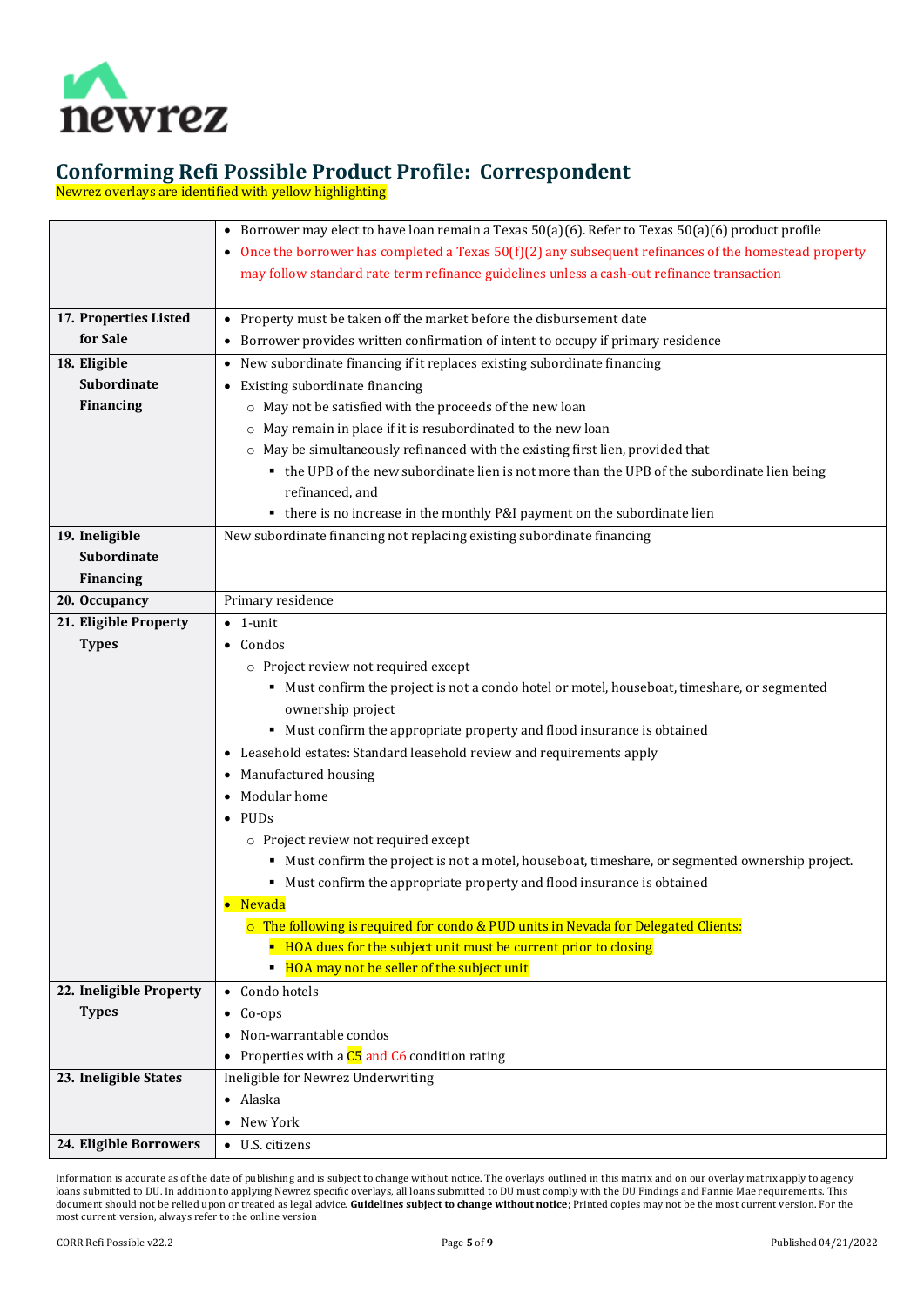

Newrez overlays are identified with yellow highlighting

<span id="page-5-3"></span><span id="page-5-2"></span><span id="page-5-1"></span><span id="page-5-0"></span>

|                         | • Permanent resident alien                                                                                |                                                  |  |
|-------------------------|-----------------------------------------------------------------------------------------------------------|--------------------------------------------------|--|
|                         | • Non-permanent resident alien                                                                            |                                                  |  |
|                         | • Inter vivos revocable trust: Trust must be reviewed by Newrez legal for Non-Delegated Clients           |                                                  |  |
|                         |                                                                                                           |                                                  |  |
|                         | Newrez will not purchase loans from Principal/Owners of Newrez Correspondents.                            |                                                  |  |
| 25. Non-Occupant Co-    | Max LTV/CLTV/HCLTV ≤95%                                                                                   |                                                  |  |
| <b>Borrower</b>         |                                                                                                           |                                                  |  |
| 26. Housing Payment     | • Follow LPA Accept                                                                                       |                                                  |  |
| <b>History</b>          | • Mortgage Payment History for loan being refinanced                                                      |                                                  |  |
|                         | • 0x30 in most recent six months; and                                                                     |                                                  |  |
|                         | • 1x30-day delinquency in months 7 through 12                                                             |                                                  |  |
|                         | • 0x60 in most recent 12 months                                                                           |                                                  |  |
|                         | • LPA will assess payment history through the date the mortgage tradeline was last reported on the credit |                                                  |  |
|                         | report.                                                                                                   |                                                  |  |
|                         | • The payment history between the date the mortgage tradeline was last reported and the note date must be |                                                  |  |
|                         | established.                                                                                              |                                                  |  |
|                         | • If the borrower has missed payments due to COVID-19 forbearance, and those payments have been           |                                                  |  |
|                         | resolved per Announcement 2020-038, the missed payments are not considered delinquencies for              |                                                  |  |
|                         | purposes of meeting the payment history requirement (for as long as the temporary policy remains in       |                                                  |  |
|                         | place)                                                                                                    |                                                  |  |
| 27. Income              | • Qualifying income from all borrowers who will be on the Note must be included                           |                                                  |  |
| <b>Requirements and</b> | • Only the income used to qualify the borrowers must be included in the income limits                     |                                                  |  |
| Limits                  | • LPA will determine income eligibility:                                                                  |                                                  |  |
|                         | o Income must not exceed 100% AMI for the subject property location                                       |                                                  |  |
|                         | o See Income Eligibility by Census Tract Lookup tool to determine eligibility                             |                                                  |  |
|                         | <b>Income Type</b>                                                                                        | <b>Minimum documentation requirements</b>        |  |
|                         | Base Pay (non-variable)                                                                                   | Year-to-date paystub                             |  |
|                         | Base Pay (variable) Tip, Bonus, Overtime Income                                                           | Year-to-date paystub and W-2 covering the most   |  |
|                         | Commission Income                                                                                         | recent one-year period                           |  |
|                         | Military Income                                                                                           | Military Leave and Earnings Statement (LES)      |  |
|                         | Self-employment                                                                                           | Most recent individual and business tax returns  |  |
|                         | Alimony, Child Support, or Separate Maintenance                                                           | Copy of divorce decree, separation agreement,    |  |
|                         |                                                                                                           | court order or equivalent documentation, and one |  |
|                         |                                                                                                           | month documentation of receipt                   |  |
|                         | All Other Eligible Income Types                                                                           | Standard income documentation requirements       |  |
|                         |                                                                                                           | apply                                            |  |
|                         | Verbal confirmation of employment or existence of business is required for all borrowers per standard     |                                                  |  |
|                         | guidelines                                                                                                |                                                  |  |
| 28. IRS Form 4506-C     | • Prior to Underwriting (NewRez underwritten loans)                                                       |                                                  |  |
|                         | o Signed 4506-C for each borrower whose income must be documented with tax returns and used for           |                                                  |  |
|                         | qualification (self-employment, rental income, etc.)                                                      |                                                  |  |
|                         | • At Closing (all loans)                                                                                  |                                                  |  |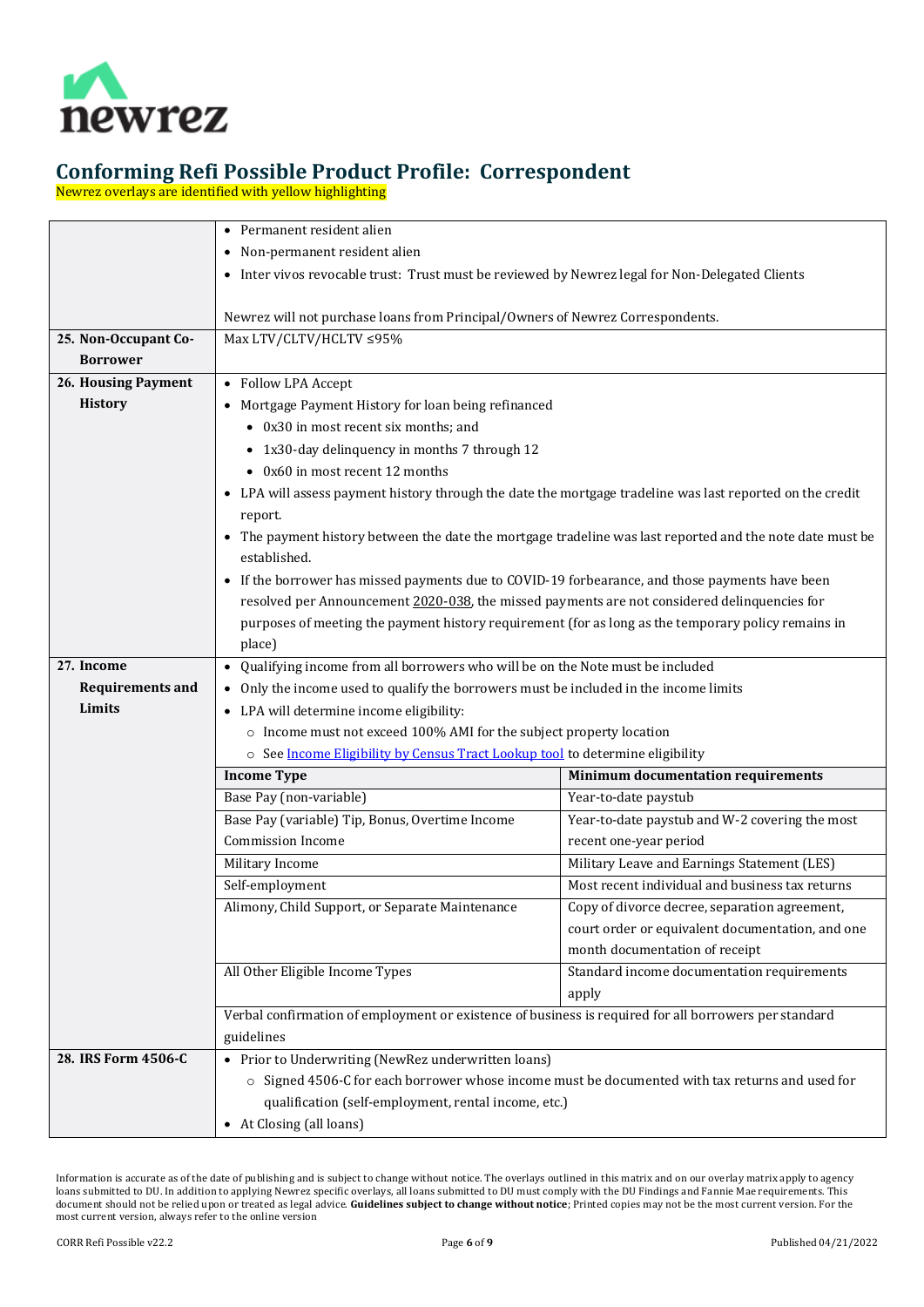

Newrez overlays are identified with yellow highlighting

<span id="page-6-9"></span><span id="page-6-8"></span><span id="page-6-7"></span><span id="page-6-6"></span><span id="page-6-5"></span><span id="page-6-4"></span><span id="page-6-3"></span><span id="page-6-2"></span><span id="page-6-1"></span><span id="page-6-0"></span>

|                       | ○ 4506-C for each borrower whose income is used to qualify (regardless of income type) must be signed           |
|-----------------------|-----------------------------------------------------------------------------------------------------------------|
|                       | at closing even if LPA AIM waives the requirement                                                               |
|                       | 4506-C for the business tax return transcript(s) must be signed at closing when the business returns<br>$\circ$ |
|                       | are used for qualification even if LPA AIM waives the requirement                                               |
| 29. Assets            | • When funds required for closing are more than \$500, funds in a depository, securities or retirement          |
|                       | account used for closing must be documented with one month account statement or a direct account                |
|                       | verification                                                                                                    |
|                       | • When funds required for closing are \$500 or less, verification of funds is not required                      |
| 30. Number of         | No limitation                                                                                                   |
| Financed              |                                                                                                                 |
| <b>Properties</b>     |                                                                                                                 |
| 31. Appraisals        | • Follow LPA Accept                                                                                             |
|                       | • Automated Collateral Evaluation (ACE)                                                                         |
|                       | o Must be dated within 120 days from the LPA offer date to the Note date                                        |
|                       | o Not permitted if appraisal has already been obtained                                                          |
|                       | $\circ$ Not permitted for deed restricted properties including age restrictions (55+)                           |
|                       | • A \$500 credit will be provided if an appraisal is obtained                                                   |
| 32. Escrow Waiver     | <b>Escrow Waiver Eligibility</b>                                                                                |
|                       | • Max LTV $\leq 80\%$                                                                                           |
|                       | $\circ$ CA: LTV < 90%                                                                                           |
|                       | $\circ$ NM: LTV < 80%                                                                                           |
|                       | • Escrows may not be waived for borrowers who exhibit recent delinquencies                                      |
| 33. Power of Attorney | See the Client Guide                                                                                            |
| 34. Principal         | A principal curtailment is permitted up to lesser of 2% of the loan amount or \$2,500                           |
| <b>Curtailment</b>    |                                                                                                                 |
| 35. MI Eligible       | • MI company must be acceptable to Freddie Mac                                                                  |
| <b>Providers</b>      |                                                                                                                 |
| 36. MI Eligible       | • Borrower Paid Mortgage Insurance                                                                              |
| <b>Programs</b>       | $\circ$ Monthly plans                                                                                           |
|                       | $\circ$ Annual plans                                                                                            |
|                       | $\circ$ Single-premium plan                                                                                     |
|                       | • Financed MI                                                                                                   |
|                       | o MI coverage is based on LTV excluding financed premium                                                        |
|                       | o LTV including financed premium may not exceed LTV limitations for product                                     |
|                       | • Lender-Paid Mortgage Insurance                                                                                |
|                       | o Client ordered                                                                                                |
|                       | • Must be activated and remitted to MI company prior to purchase by Newrez                                      |
| 37. MI Ineligible     | • Reduced or custom mortgage insurance                                                                          |
| <b>Programs</b>       | • Lender annual plans                                                                                           |
|                       | • Lender-paid monthly plans                                                                                     |
|                       | • Split-premium                                                                                                 |
| 38. MI Coverage       | • Private Mortgage Insurance is required for all loans >80% LTV                                                 |
|                       | • Consult individual MI company guidelines                                                                      |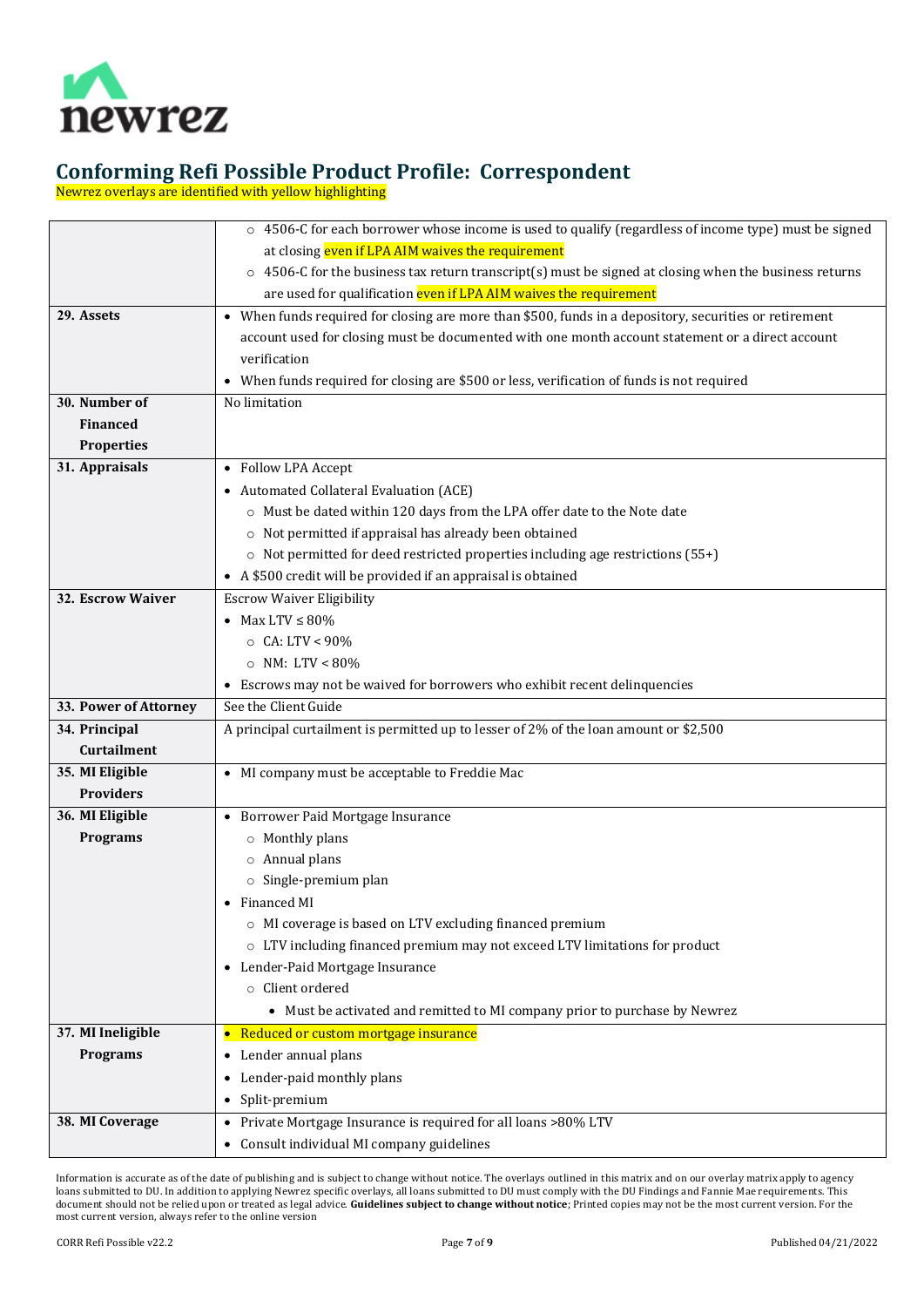

Newrez overlays are identified with yellow highlighting

|                         | • NY State: Use the appraised value to determine if mortgage insurance is required. If Mortgage Insurance is |     |  |  |
|-------------------------|--------------------------------------------------------------------------------------------------------------|-----|--|--|
|                         | required, use the lesser of the sales price or appraised value to determine the appropriate coverage         |     |  |  |
|                         | <b>LTV</b><br><b>Standard Coverage</b>                                                                       |     |  |  |
|                         | <b>Manufactured Housing</b>                                                                                  |     |  |  |
|                         | <b>Fixed Rate: &gt; 20-year Term</b>                                                                         |     |  |  |
|                         | 95.01% to 97%<br>35%                                                                                         |     |  |  |
|                         | 90.01% to 95%<br>30%                                                                                         |     |  |  |
|                         | 85.01% to 90%<br>25%                                                                                         |     |  |  |
|                         | 12%                                                                                                          |     |  |  |
|                         | Fixed Rate: $\leq 20$ -year Term                                                                             |     |  |  |
|                         | 95.01% to 97%                                                                                                | 35% |  |  |
|                         | 90.01% to 95%                                                                                                | 25% |  |  |
|                         | 85.01% to 90%                                                                                                | 12% |  |  |
|                         | 80.01% to 85%                                                                                                | 6%  |  |  |
| 39. Ineligible Programs | • Home Possible                                                                                              |     |  |  |
|                         | • Super Conforming Mortgage                                                                                  |     |  |  |
|                         | • Freddie Mac Relief Refinance Mortgage                                                                      |     |  |  |
|                         | • Freddie Mac Enhanced Relief Refinance Mortgage                                                             |     |  |  |
|                         | • Texas $50(a)(6)$ loan                                                                                      |     |  |  |

<span id="page-7-1"></span><span id="page-7-0"></span>

| 40. Version History                                                 |                                                                                       |                   |  |  |
|---------------------------------------------------------------------|---------------------------------------------------------------------------------------|-------------------|--|--|
| <b>Section</b>                                                      | <b>Update</b>                                                                         | Date              |  |  |
| <b>Borrower Benefit</b>                                             | Remove \$50.00 reduction of monthly payment                                           | $11 - 4 - 21$     |  |  |
| Types Of Financing                                                  | Remove \$5,000 Financing Cost requirement                                             | $11 - 4 - 21$     |  |  |
| Ineligible States<br>New York is ineligible for NewRez Underwriting |                                                                                       | November 12, 2021 |  |  |
| Texas Owner Occupied                                                | A copy of the current mortgage or note is required to determine if the                | December 17, 2021 |  |  |
| Properties                                                          | terms are subject to Texas Section $50(a)(6)$ (also known as Home Equity              |                   |  |  |
|                                                                     | Deed of Trust, Home Equity Installment Contract or Residential Home                   |                   |  |  |
|                                                                     | Loan Deed of Trust) (Non-Delegated Clients only)                                      |                   |  |  |
| Texas Owner Occupied                                                | Added below in red                                                                    | December 17, 2021 |  |  |
| Properties                                                          | An existing Texas Section 50(a)(6) loan (either first or second<br>$\bullet$          |                   |  |  |
|                                                                     | mortgage) may be refinanced as a Texas non-Home Equity Section                        |                   |  |  |
|                                                                     | $50(f)(2)$ loan secured by a lien against the homestead subject to the                |                   |  |  |
|                                                                     | following:                                                                            |                   |  |  |
|                                                                     | $\circ$ Lender must provide the Notice of Refinance of a Texas Home                   |                   |  |  |
|                                                                     | <i>Equity Loan Pursuant to Subsection <math>(f)(2)</math> no later than the third</i> |                   |  |  |
|                                                                     | business day after the loan application date and at least 12 days                     |                   |  |  |
|                                                                     | prior to closing                                                                      |                   |  |  |
| Texas Owner Occupied                                                | Added Texas 50(f)(2) - An Interior and Exterior Appraisal Report is                   | December 22, 2021 |  |  |
| Properties                                                          | required                                                                              |                   |  |  |